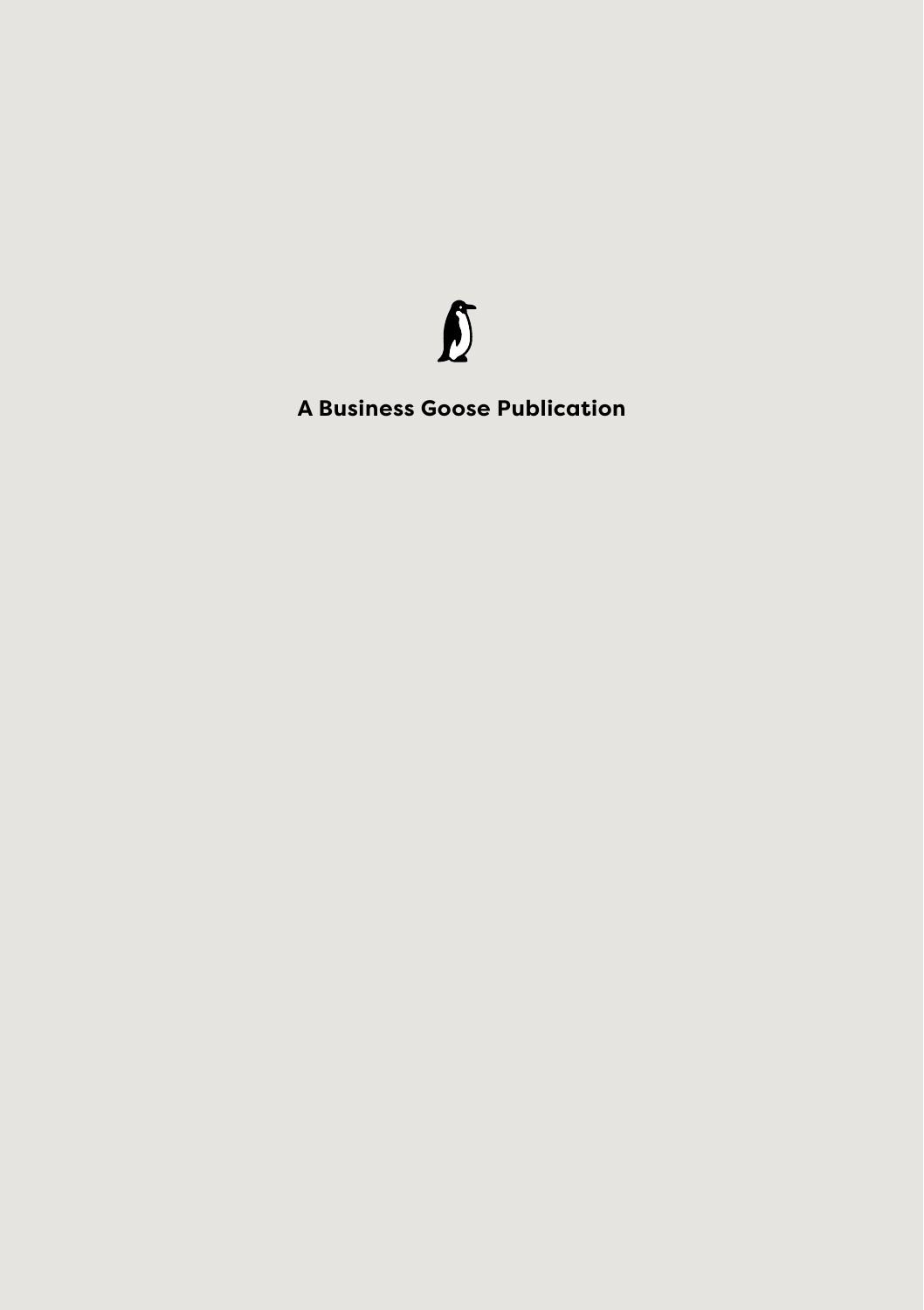

## Contents

| <b>Cocktails</b>         | 4  |
|--------------------------|----|
| Gin                      | 22 |
| <b>Vodka &amp; Agave</b> | 25 |
| Rum                      | 26 |
| Whisky                   | 28 |
| Wine                     | 30 |
| <b>Other</b>             | 32 |
| <b>Beers</b>             | 33 |
| Low & No                 | 34 |
| <b>Bar Snacks</b>        | 35 |
| Index                    | 36 |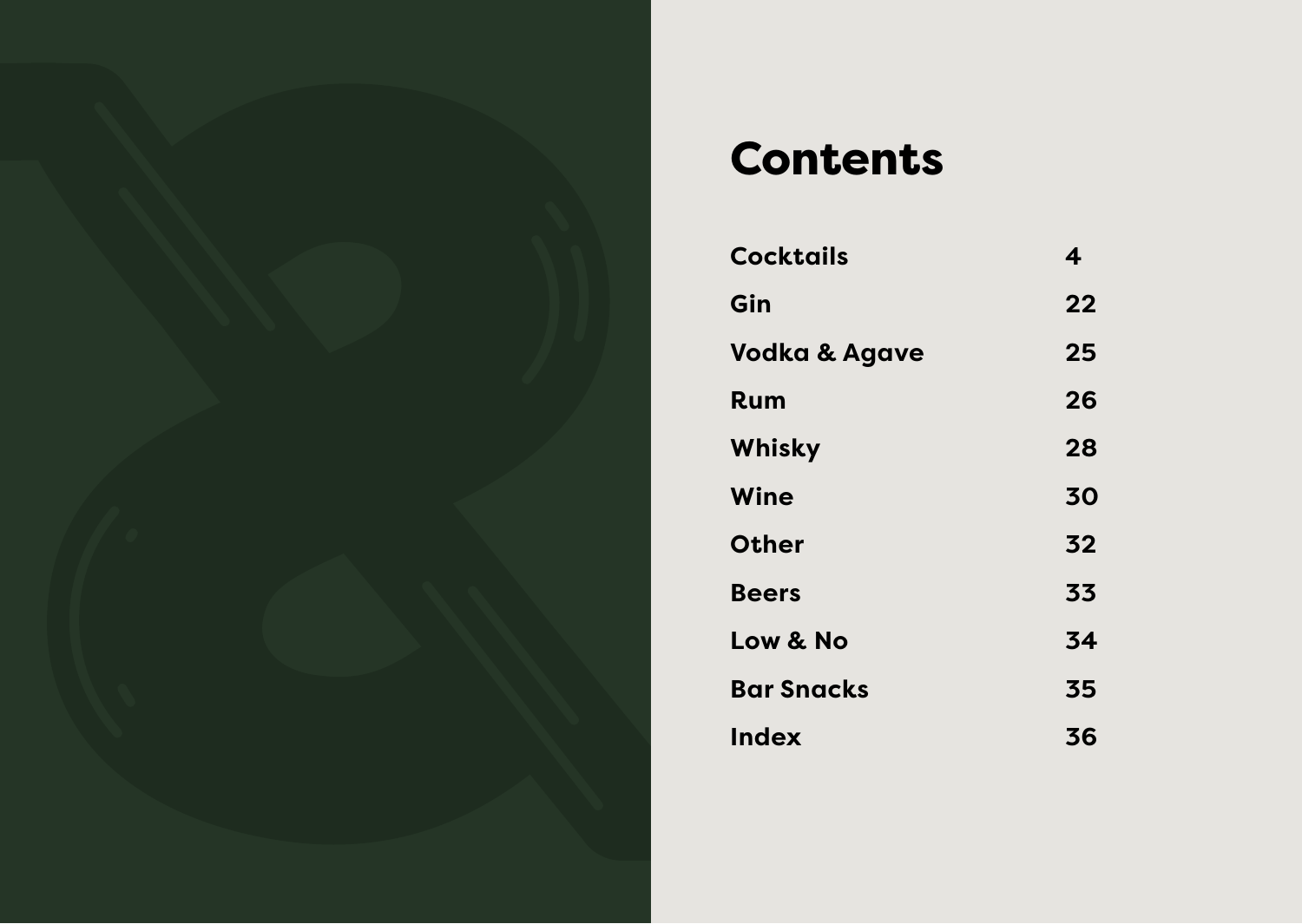





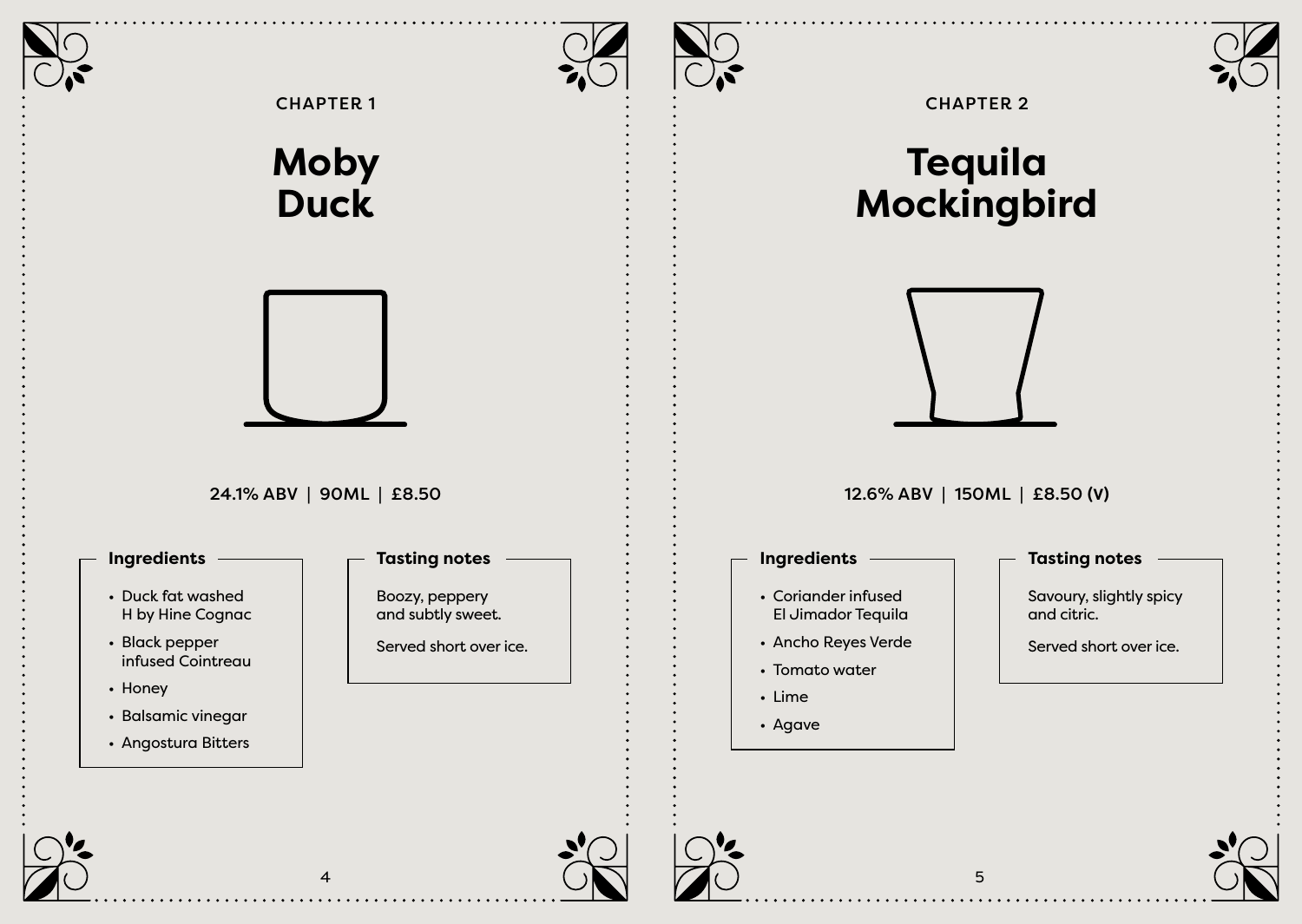







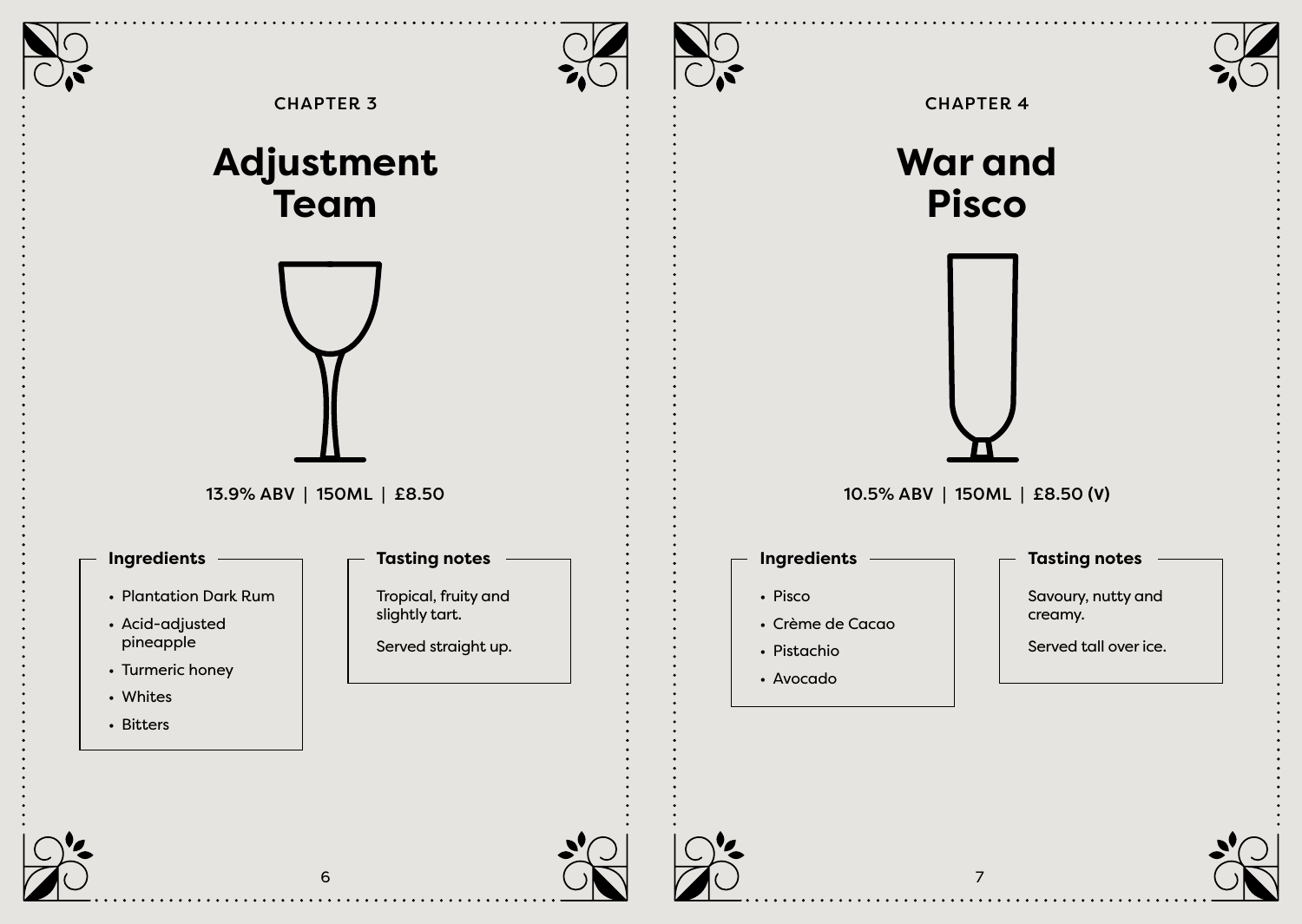





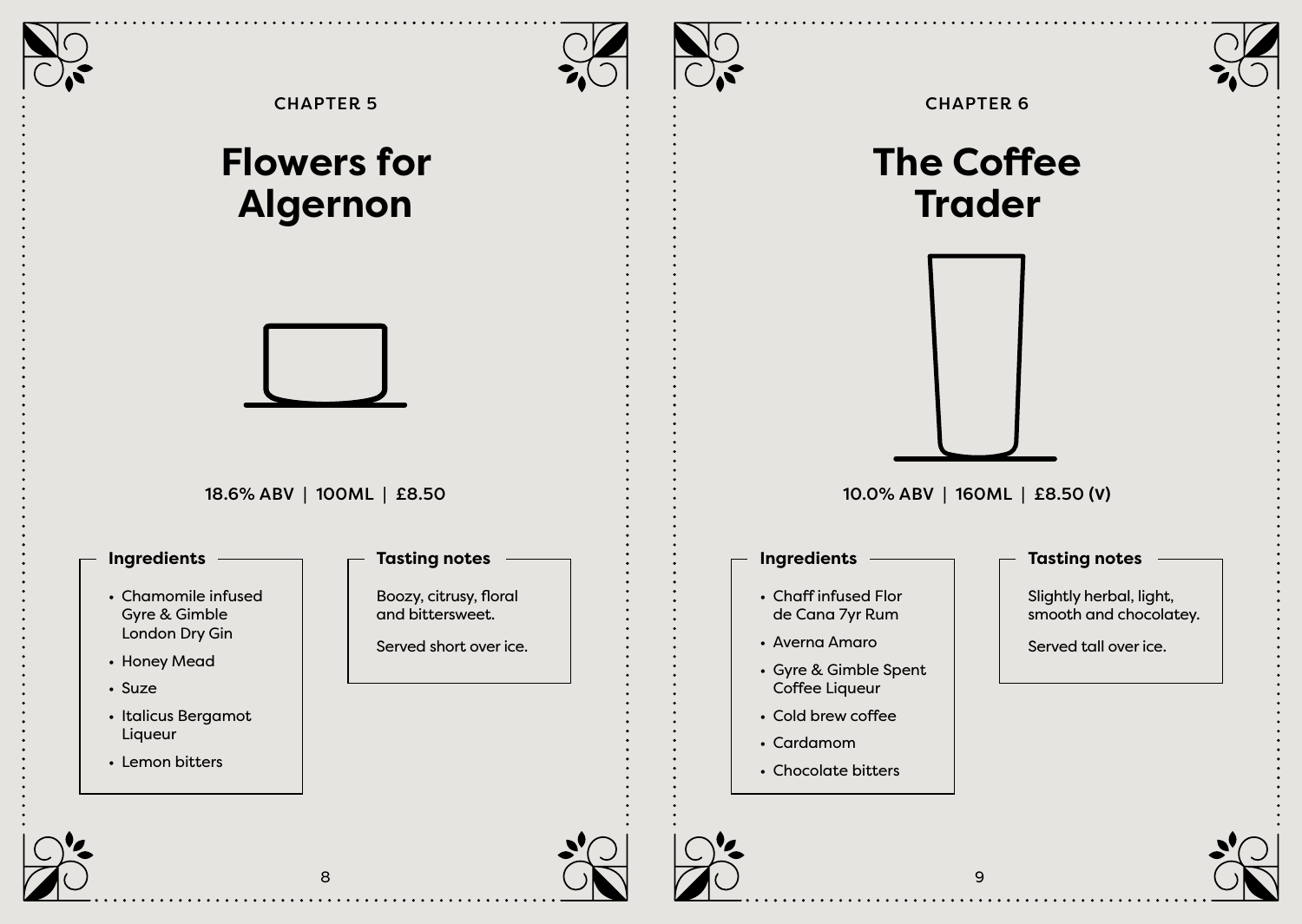



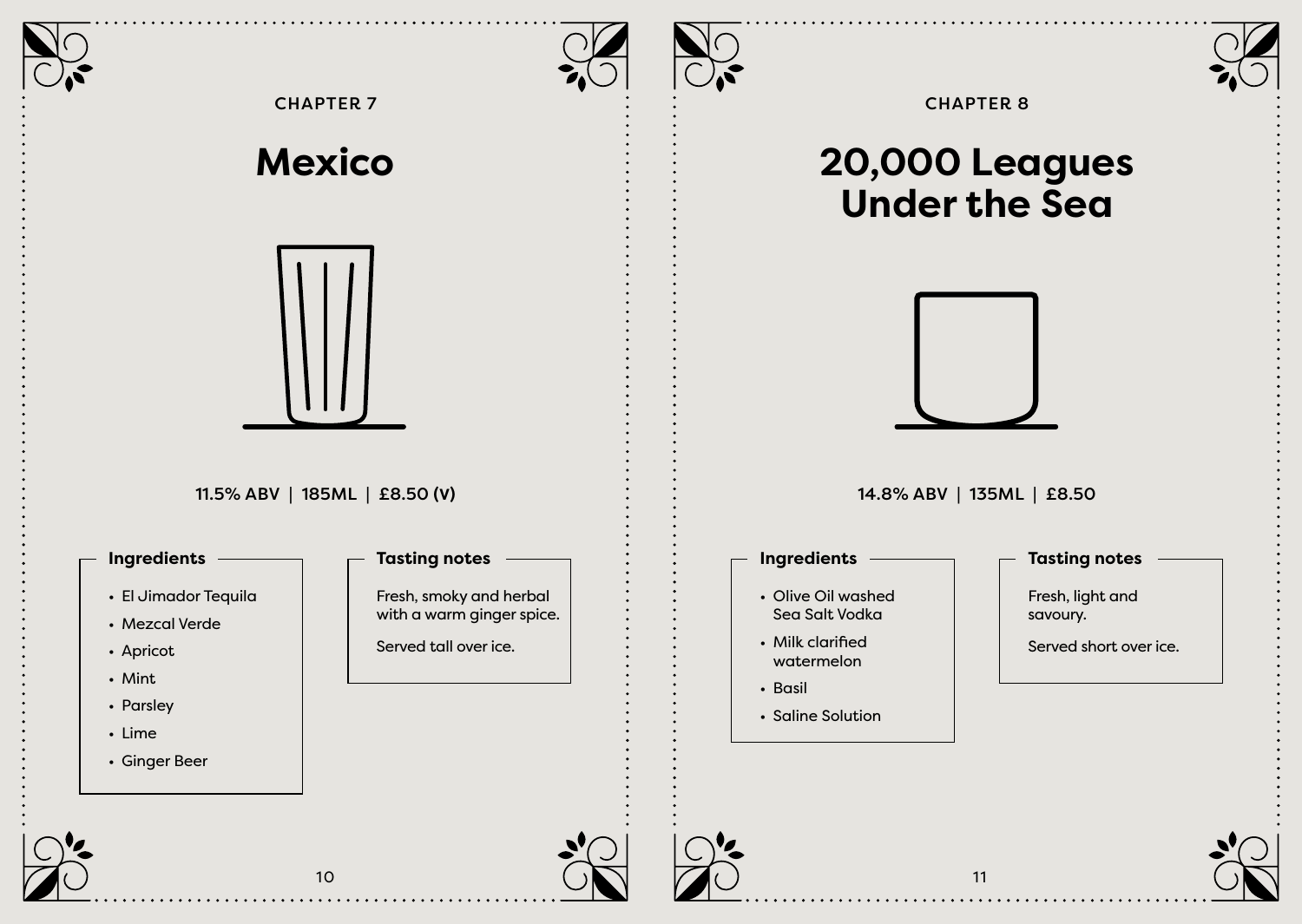

CHAPTER 9

## **A Clockwork Orange**



## 12.2% ABV | 130ML | £8.50 **(V)**

- Vanilla Vodka
- Starlino Arancione Aperitivo
- Cranberry tea
- Lime
- Orange bitters



## CHAPTER 10

## **Beer and Loathing in Las Vegas**



11.3% ABV | 165ML | £8.50 **(V)**

## **Ingredients Tasting notes**

- Buffalo Trace Bourbon
- Amaretto
- Pale Ale reduction
- Orange
- Agave
- Chocolate bitters

Malty, sweet and velvety.

Served tall over ice.







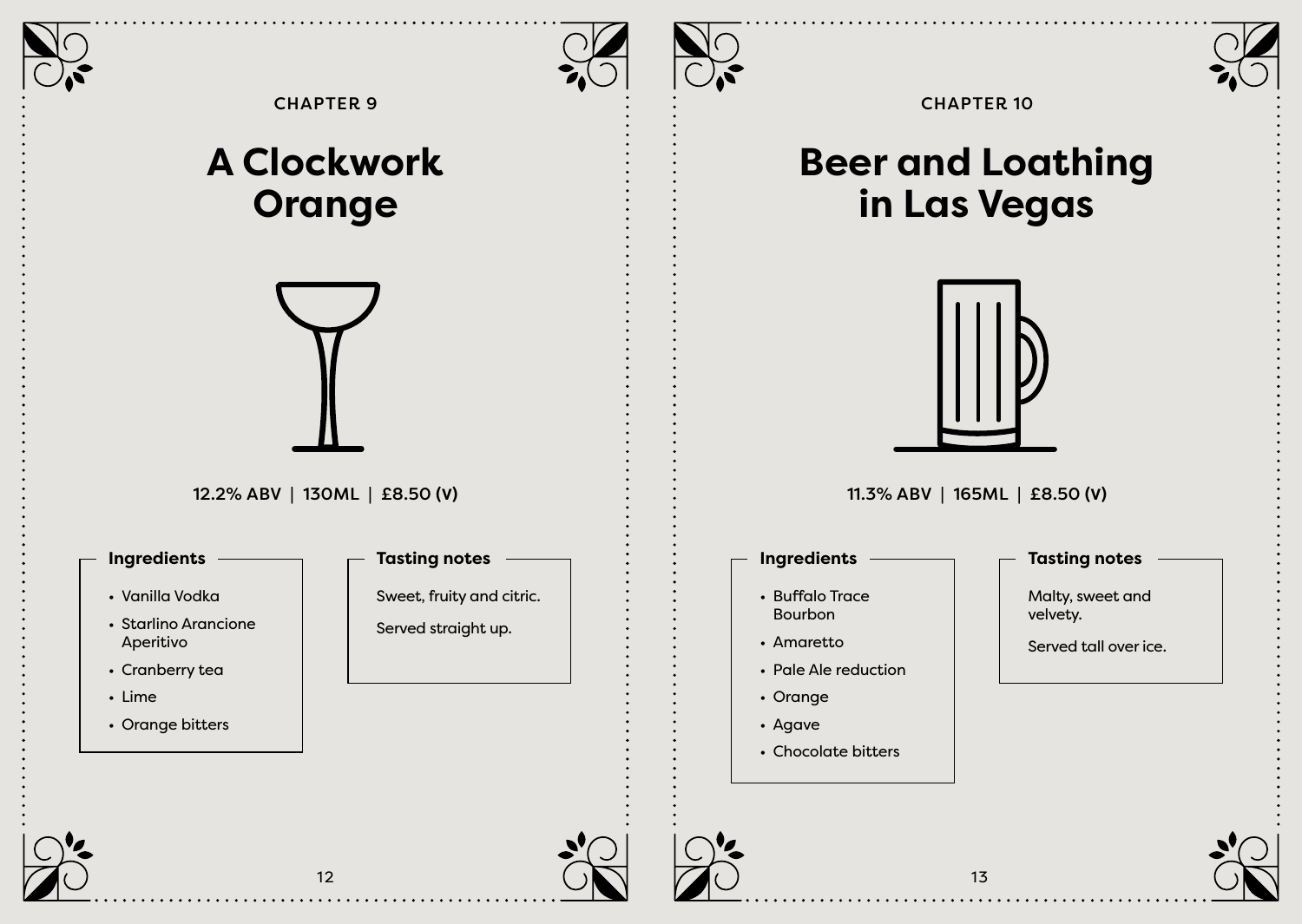

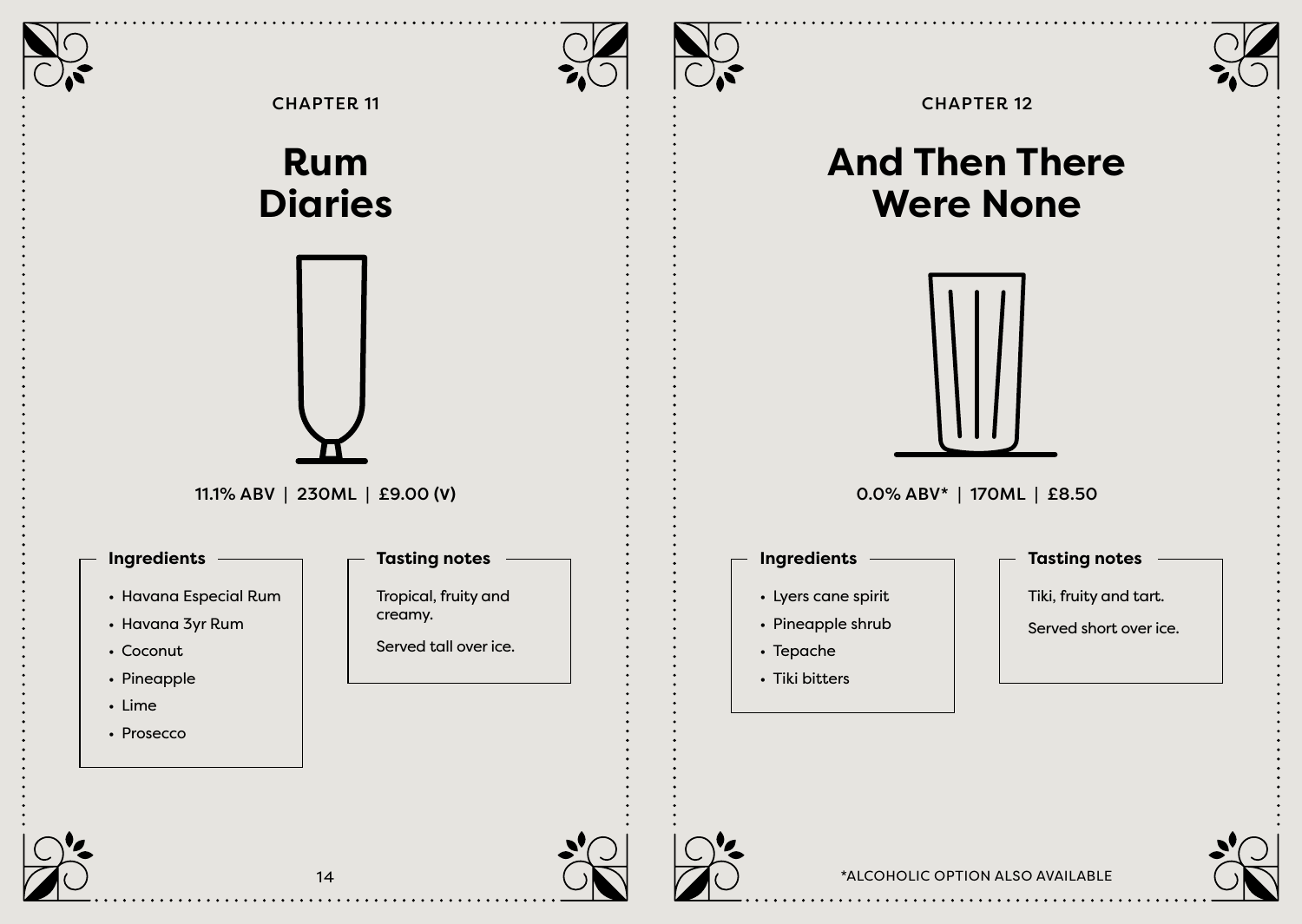



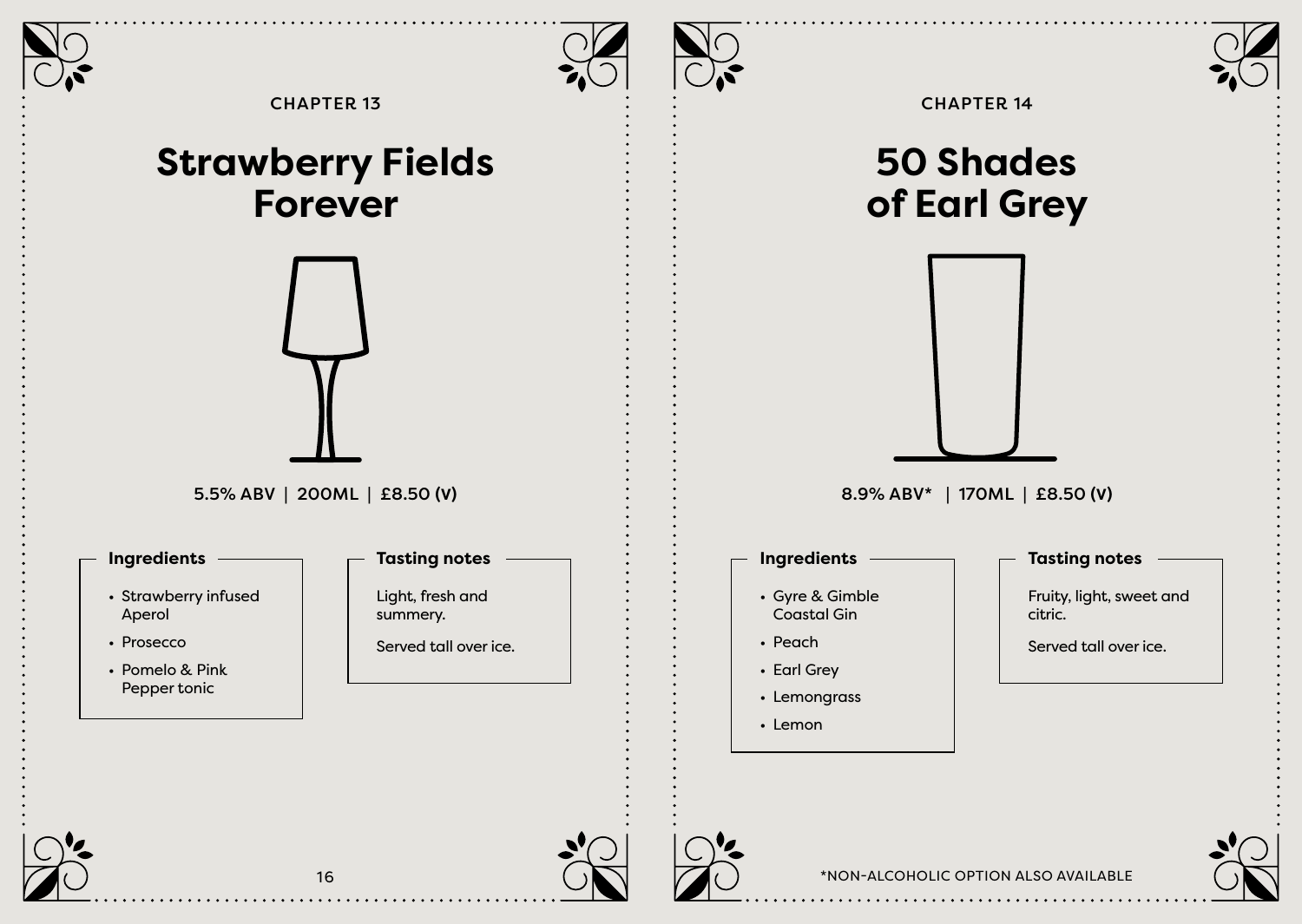



CHAPTER 15

## **Ten Apples Up on Top**



## 7.4% ABV | 140ML | £8.50 **(V)**

## **Ingredients Tasting notes**

- Calvados
- Velvet Falernum
- Elderflower
- Cider and Maple Reduction
- Lemon



Served short over ice.

## CHAPTER 16

## **The Irishman**



23.3% ABV | 85ML | £8.50

## **Ingredients Tasting notes**

- Brown Butter-washed Slane Irish Whiskey
- Biscoff
- Demerara
- Angostura Bitters

Boozy, biscuity and sweet.

Served short over ice.









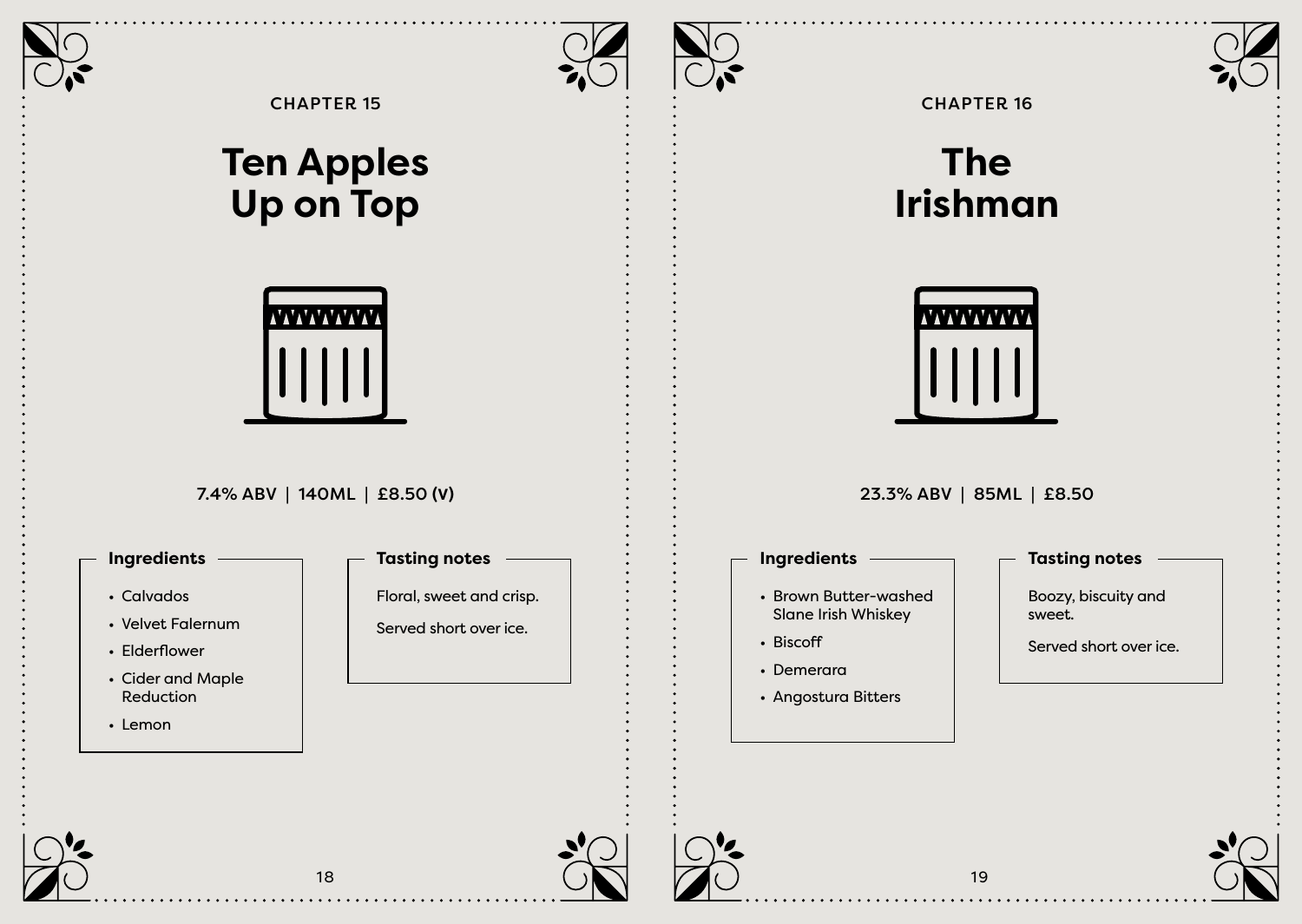



\*ALCOHOLIC OPTION ALSO AVAILABLE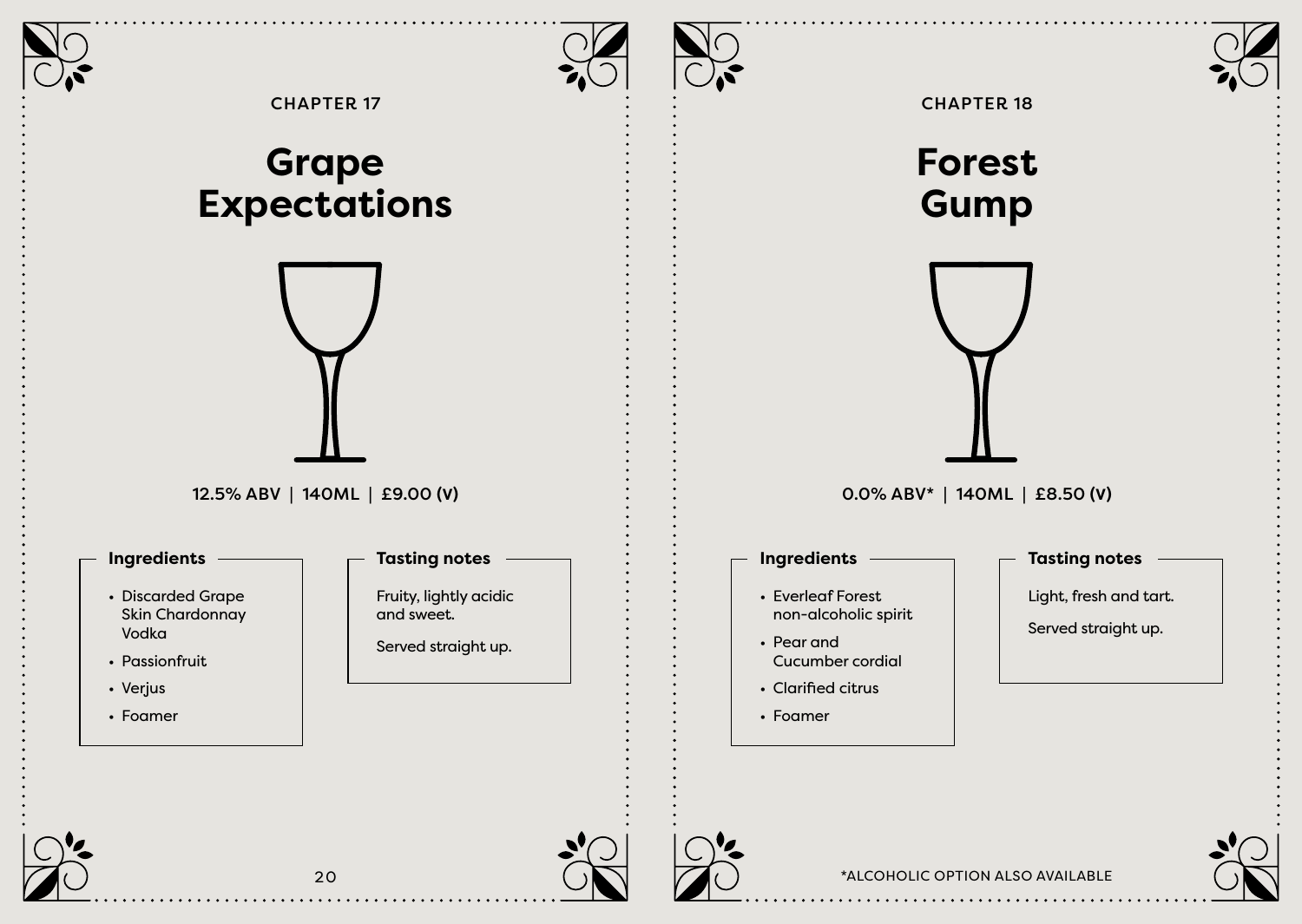# Gin

#### ALL PRICES ARE 25ML SERVE UNLESS SPECIFIED

## Gyre & Gimble

#### **Gyre & Gimble Cherry Gin | £4.00**

Sweet, fruit cherries run through this deep rich Gin with apricots, a slight citrus tang and a velvety texture.

#### **Gyre & Gimble Coastal Gin | £4.00**

An incredibly flavoursome Gin with notes of samphire, lavender, peppery spice and fresh citrus. Diluted with salt water to give a unique mouthfeel.

#### **Gyre & Gimble Double Juniper | £4.00**

Double the amount of Juniper creates a citrusy classic Gin with a warming blend of spices that give way to a dry juniper finish.

## Fruity

#### **Wessex Gooseberry & Elderflower Gin | £5.00**

Tart, zingy gooseberry, a touch of pine and citrus, with delicately floral elderflower lingering.

#### **Tarquins Raspberry & Rhubarb | £4.50**

Tart red berry, backed up by floral juniper, angelica and violet. A good helping of cinnamon brings a spicy kick to the mid-palate, offering balance to the rhubarb and raspberry.

#### **Never Never Fruit Cup | £4.50**

Built around a base of Triple Juniper Gin, it's combined with barrel-aged Curaçao, spices from Australia and Earl Grey tea.

## Classic

### **Seven Crofts Highland Dry | £6.00**

Seven Crofts Gin features seven botanicals, including pink peppercorn, cubeb, fresh lemon peel and more. With its powerful flavour profile and heavy helpings of juniper.

#### **Hawksridge London Dry | £5.00**

Earthy anise and a burst of lemon, with layers of juniper and coriander developing and a hint of mint too.

#### **Elephant Gin | £5.00**

Distilled in Germany using 14 botanicals that include some rather unusual but fascinating African ingredients like Baobab, the Buchu plant, Devil's Claw and African Wormwood.

## Experimental

#### **Tarsier Khao San | £6.00**

The likes of Thai red chilli, lemongrass and Makrut lime leaves, which are vacuum distilled separately before being blended together with 10 other botanicals.

#### **Hills & Harbour | £6.00**

Made from a base of wheat grain spirit alongside a selection of 11 botanicals - the likes of Noble Fir Pine needles and Bladderwrack seaweed, among others. Surprisingly fruity, but well balanced with herbaceous notes making their way to the fore on the palate.

#### **Nadar Gin | £5.50**

Fragrant and refreshing, with lemongrass leading into tangy, zesty lime and piney juniper…and it's distilled from peas.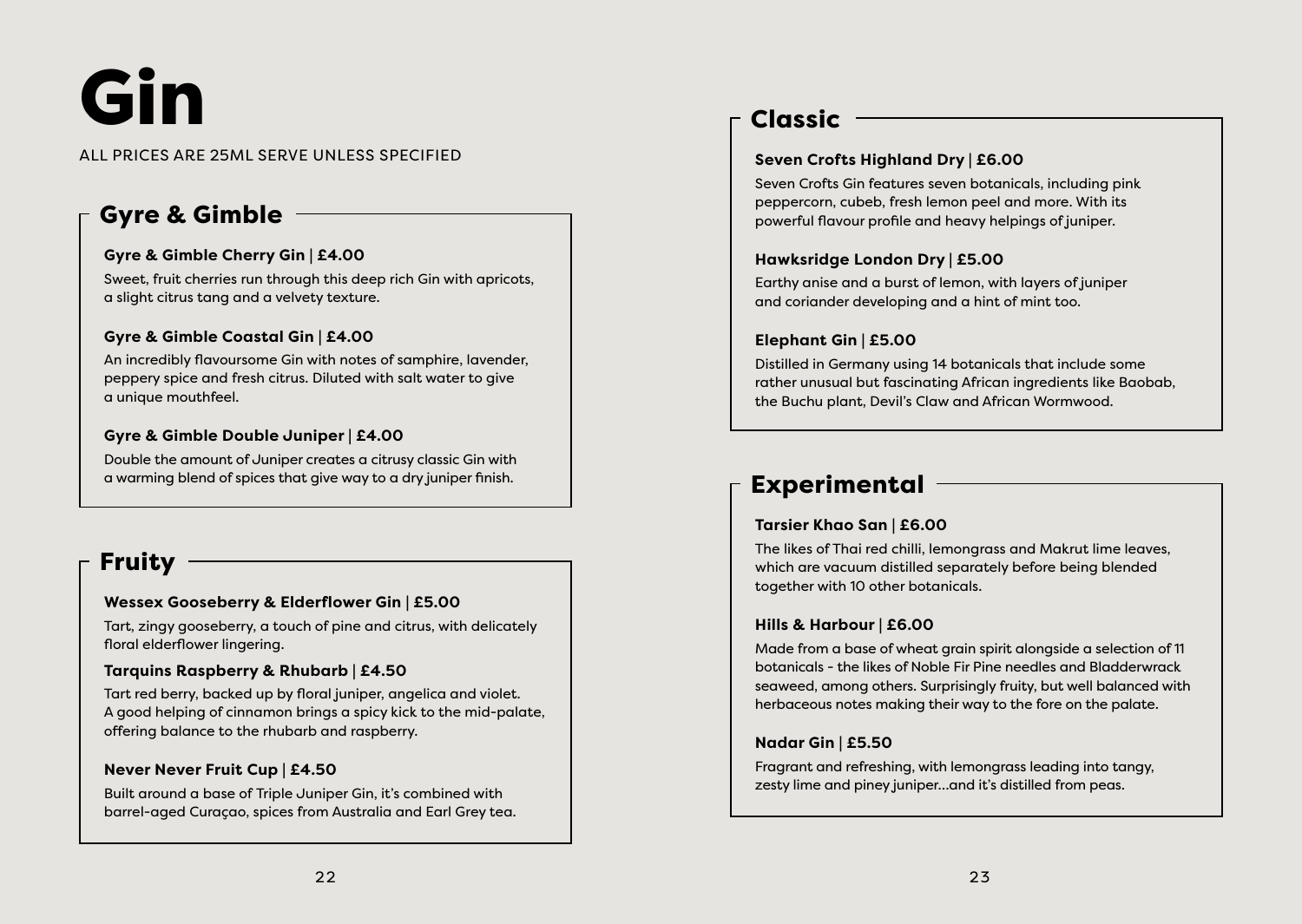## **Citrus**

#### **Downpour | £5.00**

This expression makes use of wild Hebridean heather as its star botanical, alongside classic notes of citrus and spice.

### **Malfy Bloody Orange | £4.00**

A bright, vibrant Italian Gin, with the Sicilian blood oranges bringing plenty of juicy, sweet, refreshing notes to the table.

### **Nikka Coffey Gin | £7.50**

Creamy lemon with a subtle oily element developing, soon joined by almost tropical fruit sweetness. This is well-balanced by peppercorn, pine and fennel.

## Spiced

### **Pink Pepper | £5.00**

Made with hand-picked pink peppercorns and a handful of other tasty botanicals including honey, vanilla and cardamom - all of which are macerated separately then distilled under low pressure and temperature.

#### **Cuckoo Spiced | £5.00**

Gorgeous warming spices are pleasingly prominent on nose and palate – think: cinnamon, clove ginger and black peppercorns. Floral notes provide balance, with rose and jasmine most apparent.

### **Canaima | £6.00**

Acai berries, cacao and cashew meet tangy fruity notes of passion fruit and grapefruit citrus; with a herbaceous backdrop, black pepper heat and an earthy grassy undertone.

## Vodka & Agave

ALL PRICES ARE 25ML SERVE UNLESS SPECIFIED

## Vodka

| Cariel Vanilla Vodka         | £5.00 |
|------------------------------|-------|
| <b>Davna Bison Grass</b>     | £3.50 |
| <b>Discarded Grape Vodka</b> | £4.50 |
| <b>Finlandia</b>             | £4.00 |
| <b>Kettle One</b>            | £4.00 |
| Reyka                        | £4.50 |
| <b>Titos</b>                 | £4.50 |
|                              |       |

## Agave

| <b>Cazcabel Coffee Tequila</b>       | £4.00 |
|--------------------------------------|-------|
| <b>Cazcabel Honey</b>                | £4.00 |
| <b>Del Maquey Vida Mezcal</b>        | £5.00 |
| El Jimador Reposado                  | £4.00 |
| <b>El Jimador Anejo</b>              | £4.50 |
| <b>Espolon Blanco</b>                | £4.00 |
| Herradura Anejo                      | £7.00 |
| Herradura Plata                      | £6.00 |
| <b>Mezcal Verde Momento</b>          | £4.50 |
| Ocho 8 Anejo                         | £4.50 |
| Ocho 8 Rep                           | £4.50 |
| Quiquiriqui                          | £5.00 |
| <b>Rooster Rojo Smoked Pineapple</b> | £5.00 |
|                                      |       |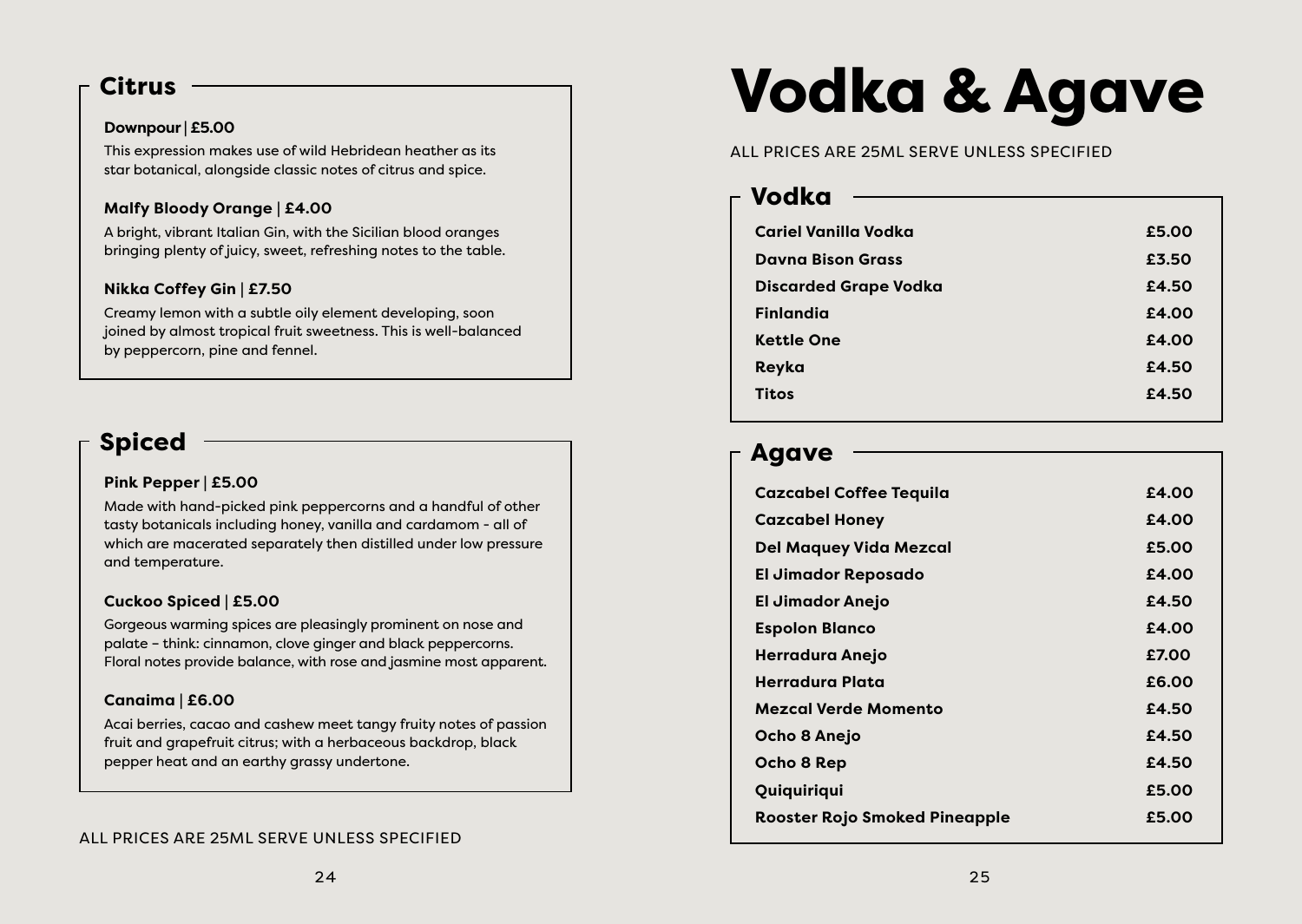# Rum

#### ALL PRICES ARE 25ML SERVE UNLESS SPECIFIED

## **Aluna Coconut | Guatemala £4.00 Angostura 7yr Old | Trinidad & Tobago £4.50 Angostura 1824 | Trinidad & Tobago £8.00 Appleton Estate 12yr | Jamaica £5.50 Banks White | Blend <b>E5.50 Chairmans Reserve | St Lucia £4.00 Dictador 12yr | Colombia £5.50 Dictador Cafe 100 Months | Colombia £5.50 Diplomatico Mantuano | Venezula £4.50 Diplomatico Reserva | Venezula £5.50 Diplomatico Single Reserve | Venezula £12.50 Discarded Banana Peel | Scotland £5.00 East London Liquor Rum | London £4.00 El Dorado 15yr | Guyana £8.00 Eminente 7yr | Cuba <b>Eminente 7yr** | Cuba **£5.00 Flor De Cana 4yr White | Nicaruagua £5.00** A-Z

## Rum continued

| Flor De Cana 7yr   Nicaruagua                | £4.50  |
|----------------------------------------------|--------|
| Flor De Cana 18yr   Nicaruagua               | £8.00  |
| Foursquare 2004 11yr   Barbados              | £7.50  |
| <b>Goslings Dark   Bermuda</b>               | £4.00  |
| Gyre & Gimble 10yr   Norwich                 | £5.00  |
| Havana Club 3   Cuba                         | £4.00  |
| Havana Club Anejo Especial   Cuba            | £4.00  |
| Havana Club Spiced   Cuba                    | £4.00  |
| Kirk & Sweeney 23yr Old   Dominican Republic | £7.00  |
| Koko Kanu   Jamaica                          | £4.00  |
| <b>Pink Pigeon   Martitius</b>               | £4.00  |
| <b>Plantation Dark   Cuba</b>                | £4.00  |
| <b>Plantation Guatemala XO   Guatemala</b>   | £7.00  |
| <b>Plantation Panama 1992   Panama</b>       | £12.50 |
| <b>Plantation Pineapple   Cuba</b>           | £5.00  |
| <b>Plantation White   Cuba</b>               | £4.00  |
| Red Leg Pineapple   Jamaica                  | £3.50  |
| Red Leg Spice   Jamaica                      | £3.50  |
| <b>Wray &amp; Nephew   Jamaica</b>           | £4.50  |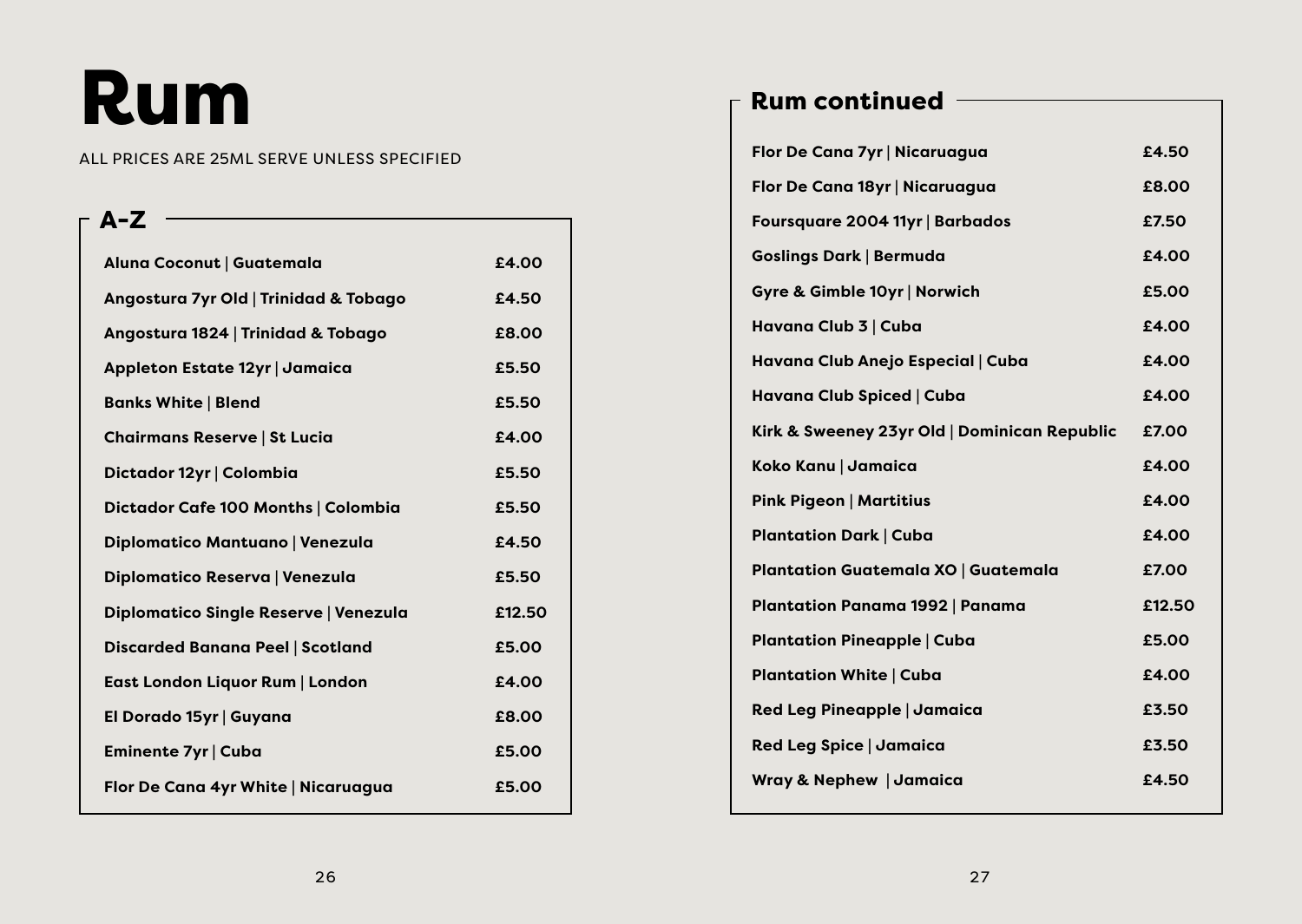# Whisky

### ALL PRICES ARE 25ML SERVE UNLESS SPECIFIED

| <b>Bourbon</b>                        |       |
|---------------------------------------|-------|
|                                       |       |
| <b>Basil Hayden</b>                   | £6.00 |
| <b>Buffalo Trace</b>                  | £4.00 |
| <b>Bulleit Bourbon</b>                | £4.50 |
| <b>Elijah Craig 12yr</b>              | £6.00 |
| <b>Eagle Rare 10yr</b>                | £6.00 |
| <b>Makers Mark</b>                    | £5.00 |
| <b>Old Forester Statesman Bourbon</b> | £8.00 |
| <b>Sazerac Rye</b>                    | £6.00 |
| <b>Tincup Bourbon</b>                 | £4.50 |
| <b>Wild Turkey 81</b>                 | £4.00 |
| <b>Wild Turkey Rye</b>                | £5.00 |
| <b>Woodfords Reserve Bourbon</b>      | £6.00 |
|                                       |       |

| £8.00 |
|-------|
| £8.50 |
| £8.00 |
|       |

## Scotch & World

| <b>Abomination   USA</b>                       | £8.00  |
|------------------------------------------------|--------|
| <b>Balvenie 12yr Double Cask   Speyside</b>    | £6.50  |
| <b>Balvenie 14yr Caribbean Cask   Speyside</b> | £8.50  |
| <b>Benriach 10yr   Speyside</b>                | £5.00  |
| <b>Bimber Oloroso Cask   London</b>            | £10.00 |
| <b>Compass Box Great King Street   Blend</b>   | £5.50  |
| <b>Compass Box Peat Monster   Blend</b>        | £6.00  |
| <b>Compass Box Spice Tree   Blend</b>          | £6.00  |
| Cu Bocan Olorosso Cask   Highlands             | £6.00  |
| Dalmore 12yr Old   Highlands                   | £6.50  |
| Dalmore 15yr Old   Highlands                   | £8.00  |
| <b>Dalmore Cigar Malt   Highlands</b>          | £10.50 |
| Haig Club   Blend                              | £4.00  |
| <b>Isle of Raasay   Hebrides</b>               | £7.50  |
| Lagavulin 16yr   Islay                         | £8.50  |
| Lambay   Cork                                  | £7.00  |
| Miltonduff 10yr Sherry Cask   Speyside         | £5.00  |
| Oban 14yr Old   Highland                       | £6.50  |
| <b>Slanes   Boyne Valley</b>                   | £4.60  |
| Swedish Whiskey Mackmyra Skordetid   Sweden    | £7.00  |
| Tamdhu 15yr Sherry Cask   Speyside             | £9.00  |
| <b>Teeling Single Grain   Dublin</b>           | £6.00  |
| Two Stacks   Dundalk                           | £8.00  |
|                                                |        |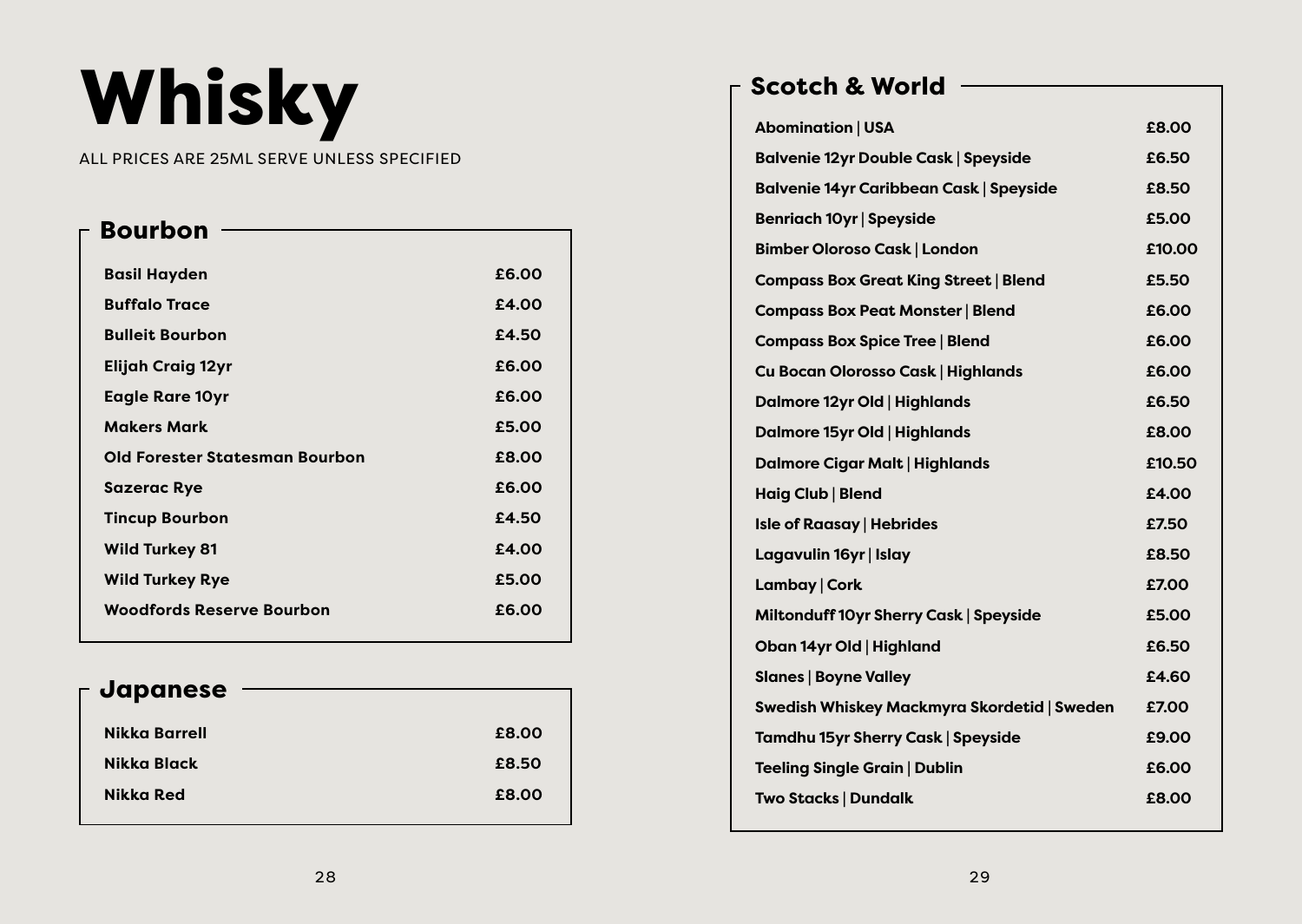# Wine

## **White**

### **Sauvignon Blanc | Chile (V)**

175ml £6 | 250ml £8 | Bottle £24

Light, crisp and refreshing, with flavours of gooseberries and tropical notes of passionfruit and guava in this dry white wine from the Andes.

## **Pinot Grigio | Romania**

## 175ml £6 | 250ml £8 | Bottle £24

A ripe, flavourful, dry, and unoaked style marked by aromas of white currants, pear fruit and a clean finish.

## **Gruner Veltliner | Hungary**

## 175ml £6 | 250ml £8 | Bottle £24

Dry, clean, and crisp with citrus notes, yellow plum, light green apple and a hint of white pepper.

## **Rioja Blanco | Spain (V)**

## 175ml £6 | 250ml £8 | Bottle £24

Lemony fresh, with delicate aromas of fruits with clear and fragrant floral overtones. On the palate it is light, fresh, and well-balanced with an intense and long finish.

## Ros**é**

## **Pinot Grigio Rosé | Italy**

175ml £6 | 250ml £8 | Bottle £24 Soft, coppery-pink Rosé, delicate and fruity. Very fresh on the palate.

## **Flint Charmat Sparkling Rosé | Norwich (V)**

## Bottle £42

Red berry fruits backed up with a lightly caramelised aroma. Zippy and sassy on the palate with a soft, creamy mousse.

## Red

## **Montepulciano d'Abruzzo | Italy**  175ml £6 | 250ml £8 | Bottle £24 A vibrant Italian Red bursting with cherry and black pepper aromas followed by juicy flavours of ripe red berries.

**Pinot Noir | Romania (V)** 175ml £6 | 250ml £8 | Bottle £24 Medium bodied, juicy plum and red cherry with velvety finish.

tannins give this medium bodied wine a classic Syrah palate.

**Syrah | France (V)** 175ml £6 | 250ml £8 | Bottle £24 Red fruit and hints of spice on the nose. Plenty of structure. Soft

## Bubbles

## **Prosecco, Italy (V)**

175ml £6 | Bottle £30

Elegant and crisp; with a fine bubble mousse. Delicate apricots and pear flavours.

**Perrier Jouet, Champagne** 

### Bottle £75

Fruit driven with aromas of cherry complimented by vanilla and spices.

**(V)** VEGAN FRIENDLY WINES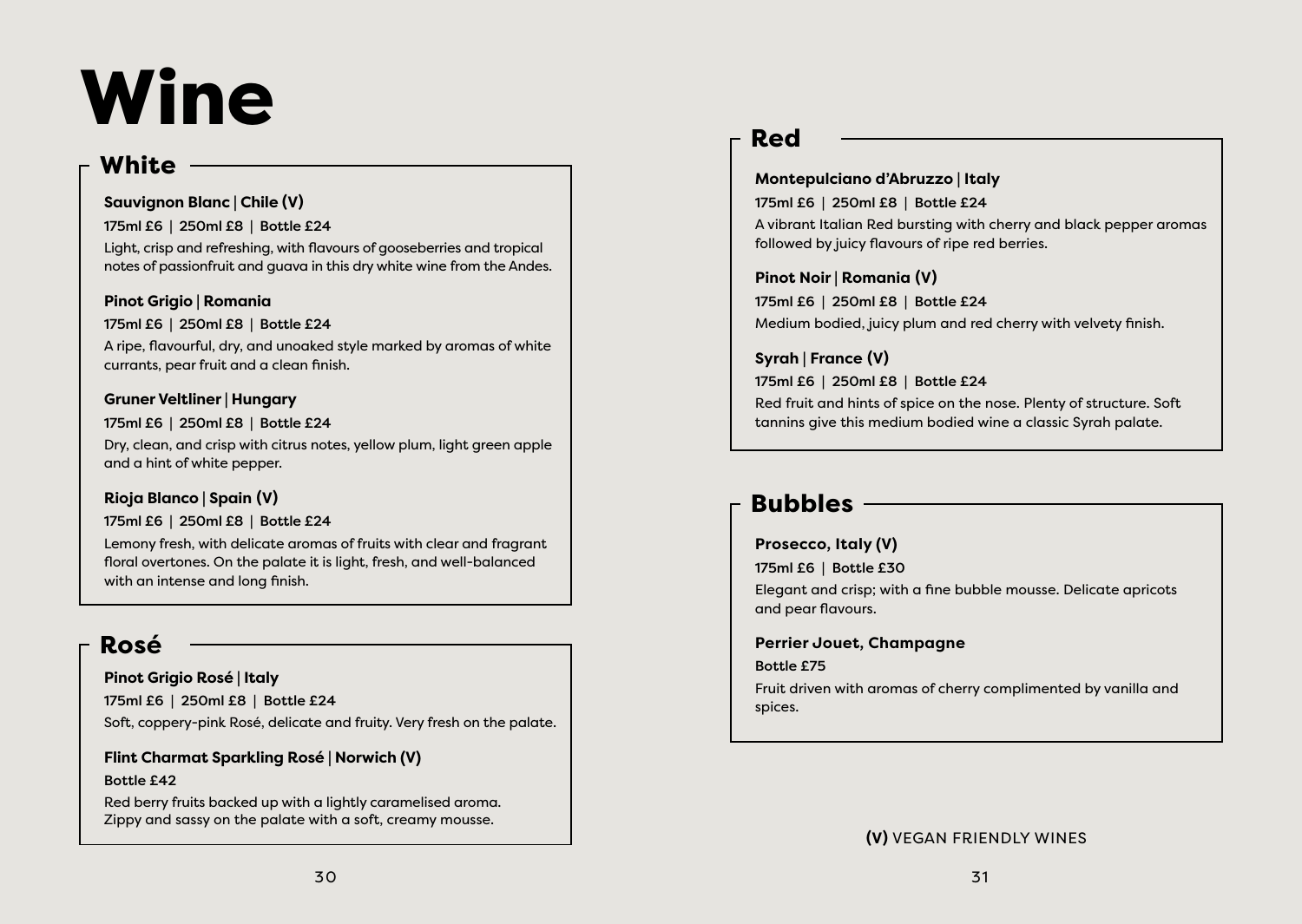# Other

| <b>Amaro Di Angostura</b>           | £5.00 |
|-------------------------------------|-------|
| Amaretto                            | £5.00 |
| <b>Ancho Reyes Green Chilli</b>     | £5.50 |
| <b>Ancho Reyes Red Chilli</b>       | £5.50 |
| <b>Antica Formula Vermouth</b>      | £6.50 |
| <b>Becherovka</b>                   | £4.00 |
| Campari                             | £5.00 |
| <b>Chartreuse Green</b>             | £6.00 |
| <b>Chartreuse Yellow</b>            | £5.00 |
| <b>Cherry Heering</b>               | £5.00 |
| Cocchi Americano                    | £7.00 |
| Cocchi Vermouth Di Toreno           | £7.00 |
| Cointreau                           | £4.00 |
| <b>Fernet Branca Menta</b>          | £5.00 |
| <b>Figaro Fig Liqueur</b>           | £4.00 |
| <b>Italicus Bergamot Liqueur</b>    | £5.00 |
| <b>Jade Perique Tobacco Liqueur</b> | £7.50 |
| Jagermeister                        | £4.00 |
| <b>Pisco ABA</b>                    | £4.00 |
| Sagatiba Cachaca                    | £5.00 |
| Sambuca                             | £4.00 |
| <b>Velvet Falernum</b>              | £4.00 |
|                                     |       |

## Beers

### ALL PRICES ARE 25ML SERVE UNLESS SPECIFIED ALL DRAUGHT AND CANS ARE £5.50 UNLESS SPECIFIED





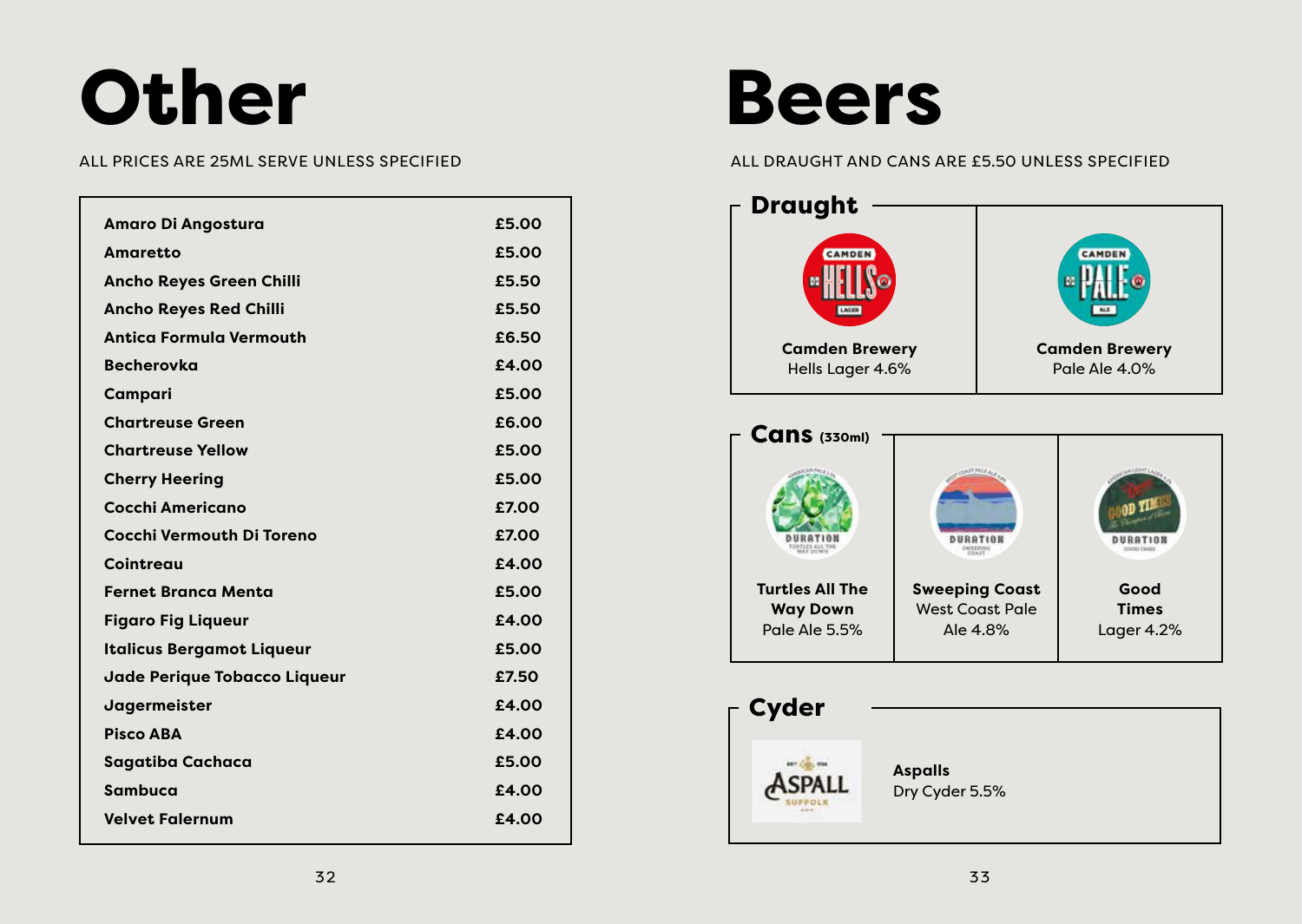# Low & No

#### ALL SOFT DRINKS ARE £2.00 UNLESS SPECIFIED



## Tonic

**Classic Tonic** 

**Light Tonic**

**Elderflower & Cucumber Tonic**

**Rhubarb & Hibiscus Tonic**

**Rosemary & Olive Tonic**

**1724 Tonic Water | £3.50**

## **Other**

| Coke |           |
|------|-----------|
|      | Diet Coke |

**Lemonade**

**Ginger Ale Ginger Beer**

**Fruit Juices Red Bull Ting Grapefruit Soda**

# Bar Snacks

| <b>Crisps</b>                 |       |
|-------------------------------|-------|
| <b>Salted</b>                 | £1.20 |
| <b>Sea Salt &amp; Vinegar</b> | £1.20 |
| <b>Cheese &amp; Onion</b>     | £1.20 |
|                               |       |

| $\mathsf{\Gamma}$ Olives    |       |
|-----------------------------|-------|
| <b>Basil &amp; Garlic</b>   | £2.00 |
| <b>Lemon &amp; Rosemary</b> | £2.00 |

## **Sriracha £2.00** Pretzel Pieces

| <b>Honey Mustard</b> | £2.00 |
|----------------------|-------|
|                      |       |

## **Chorizo Thins £3.00 Salami Bites £3.00 Snacking Meat -**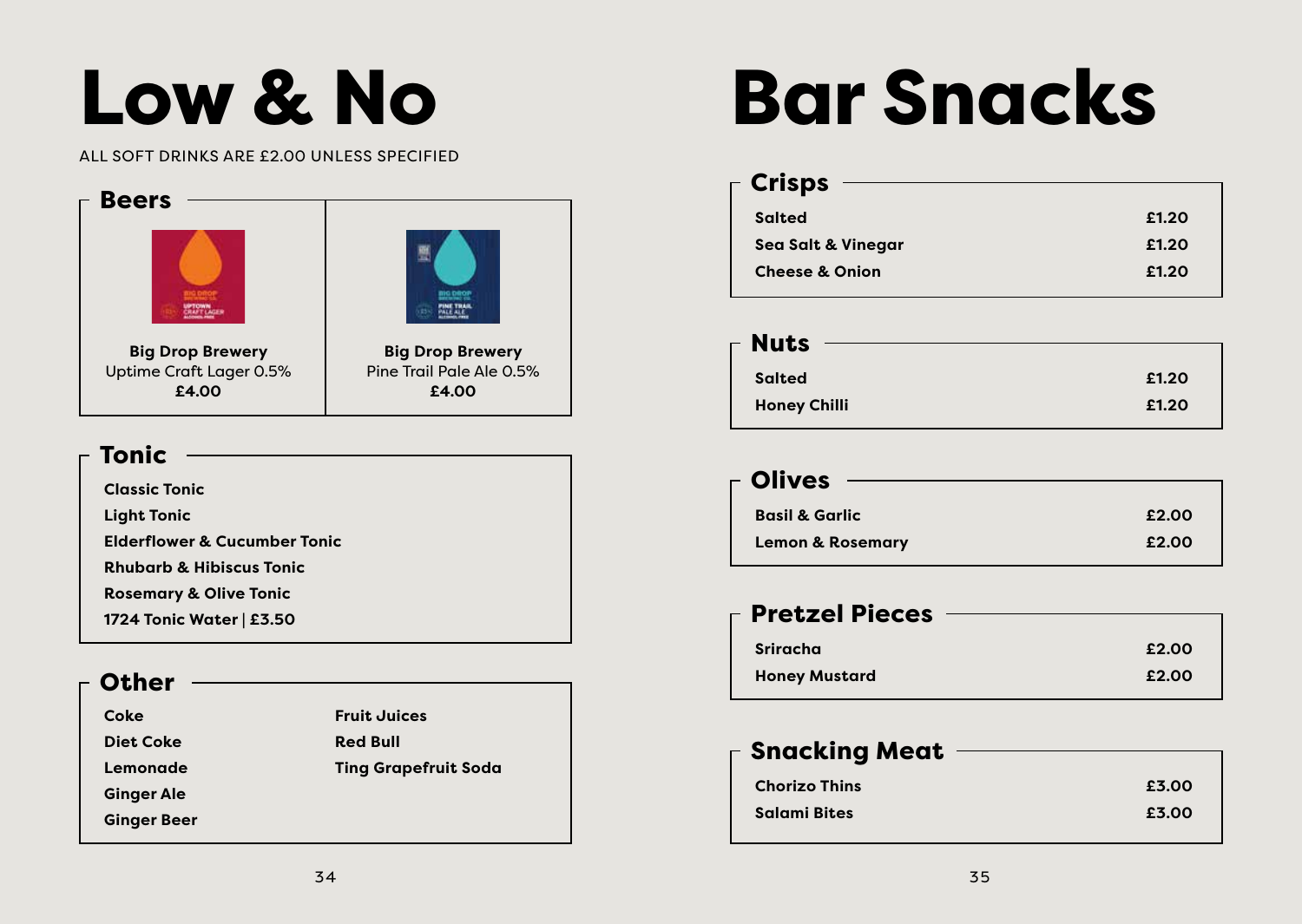## Index

| Page 6         | <b>Acid Adjusting</b>                                                                                                                                 | Page 15      | <b>Shrubs</b>                                                                                              |
|----------------|-------------------------------------------------------------------------------------------------------------------------------------------------------|--------------|------------------------------------------------------------------------------------------------------------|
|                | Acid-adjusting is the process of adding either citric<br>acid or citric and malic acid to a juice with a low                                          |              | A Shrub is a non-alcoholic syrup made from a<br>combination of concentrated fruits, aromatics,             |
|                | titratable acidity, for example pineapple or orange<br>juice. This process brings the total acidity level to the<br>same as a lemon or lime.          |              | sugar and vinegar. This creates a complex drink<br>that has a blend of sweet, savoury, and tart notes.     |
|                |                                                                                                                                                       | Page 15      | <b>Tepache</b>                                                                                             |
| Page 4,11 & 19 | <b>Fat Washing</b>                                                                                                                                    |              | Tepache is a fermented beverage made from the                                                              |
|                | Fat washing is the technique of infusing something<br>oily such as duck fat, butter or olive oil into alcohol.                                        |              | peel and the rind of pineapples. It is sweetened with<br>either brown sugar and seasoned with cinnamon and |
|                | Freezing the liquid allows the fat to separate and                                                                                                    |              | cloves.                                                                                                    |
|                | rise to the surface so that it can be scraped off. This<br>leaves behind the fatty flavour in the liquid.                                             |              |                                                                                                            |
|                |                                                                                                                                                       | Page 18      | <b>Velvet Falernum</b>                                                                                     |
|                |                                                                                                                                                       |              | Velvet Falernum is a low ABV liqueur from the                                                              |
| Page 5         | <b>Ancho Reyes Verde</b><br>Ancho Reyes is an authentic spicy liqueur crafted                                                                         |              | Caribbean. It contains flavours of ginger, lime,<br>almond and usually cloves or allspice.                 |
|                | from ancho and poblano chiles in Puebla, Mexico.                                                                                                      |              |                                                                                                            |
|                |                                                                                                                                                       | Page 20      | <b>Verjus</b>                                                                                              |
| Page 9         | <b>Chaff</b>                                                                                                                                          |              | Verjus also known as "Verjuice" is an acidic juice                                                         |
|                | Coffee Chaff is a waste product of the roasting<br>process of coffee beans. The beans shed their<br>protective skins that are then usually discarded. |              | made by pressing unripe grapes.                                                                            |
|                | They have a light wafer biscuit flavour. Our Chaff                                                                                                    | Page 20 & 21 | Foamer                                                                                                     |
|                | is supplied by Strangers Coffee.                                                                                                                      |              | Bitters that add a foam and creamy texture<br>to cocktails, without adding flavour. Used as                |
| Page 13 & 18   | <b>Reductions</b>                                                                                                                                     |              | a Vegan alternative to egg whites.                                                                         |
|                | A reduction is the process of cooking down a liquid                                                                                                   |              |                                                                                                            |
|                | or sauce to concentrate the flavours by evaporating<br>some of the liquid and alcohol.                                                                |              |                                                                                                            |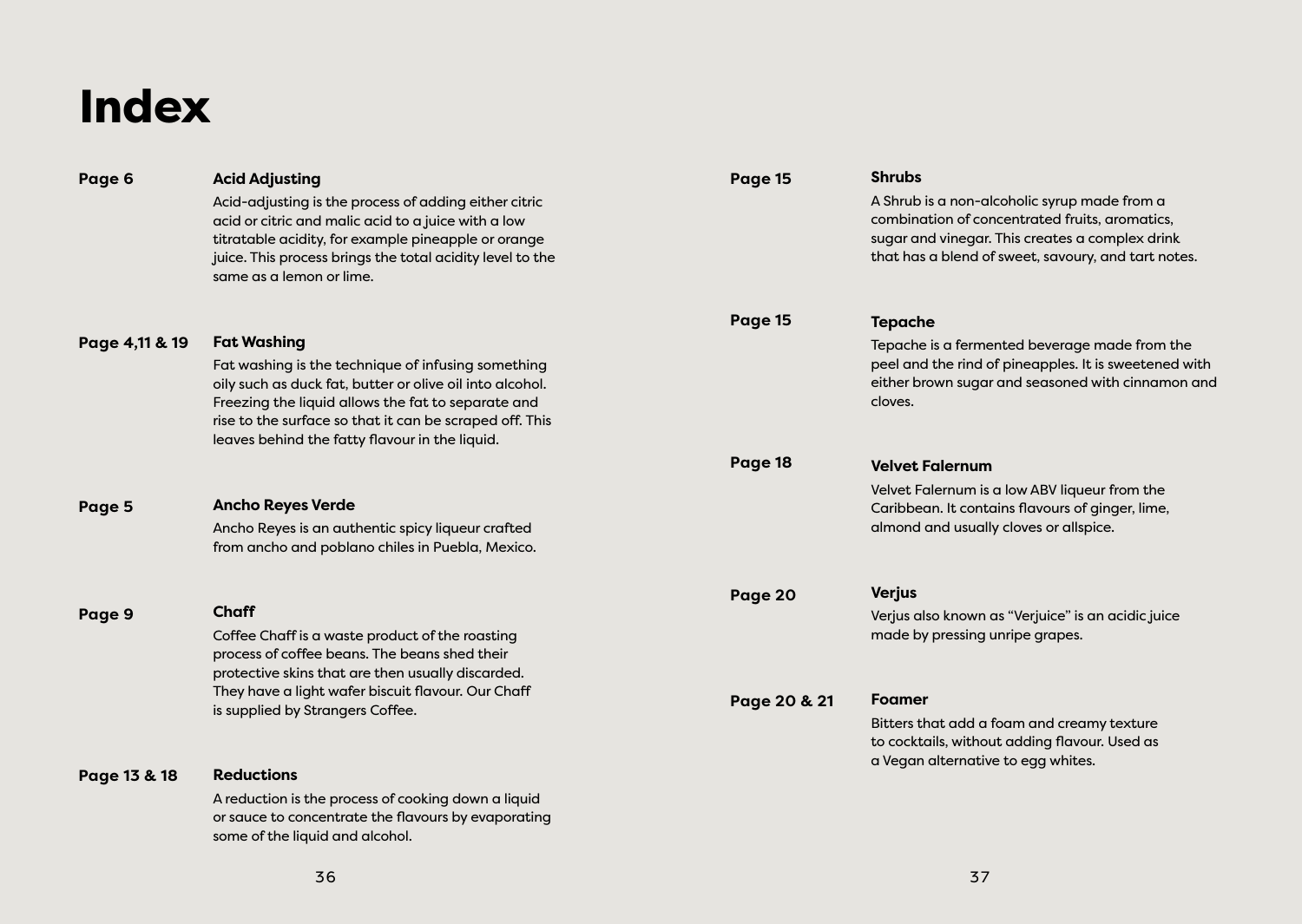

## **GIN ACADEMY & SHOP**

**Guided with a G&T in hand by a Master Distiller, our Gin Making Experience includes...** 



**1. Distill** Choose from over 40 botanicals and learn how to distill Gin...



**2. Bottle** After distillation and a taste test, prep your Gin for bottling...



**3. Label** Finish by labelling and sealing with wax.

Take home and enjoy!

## **How to book:**

**Visit gyreandgimble.co.uk or email theginacademy@gyreandgimble.co.uk**  Find us at The Royal Arcade, Norwich NR2 1NQ

The Royal Arcade is situated in the heart of Norwich city centre, between Gentleman's Walk and Castle Street, in front of the historic Norwich Market.